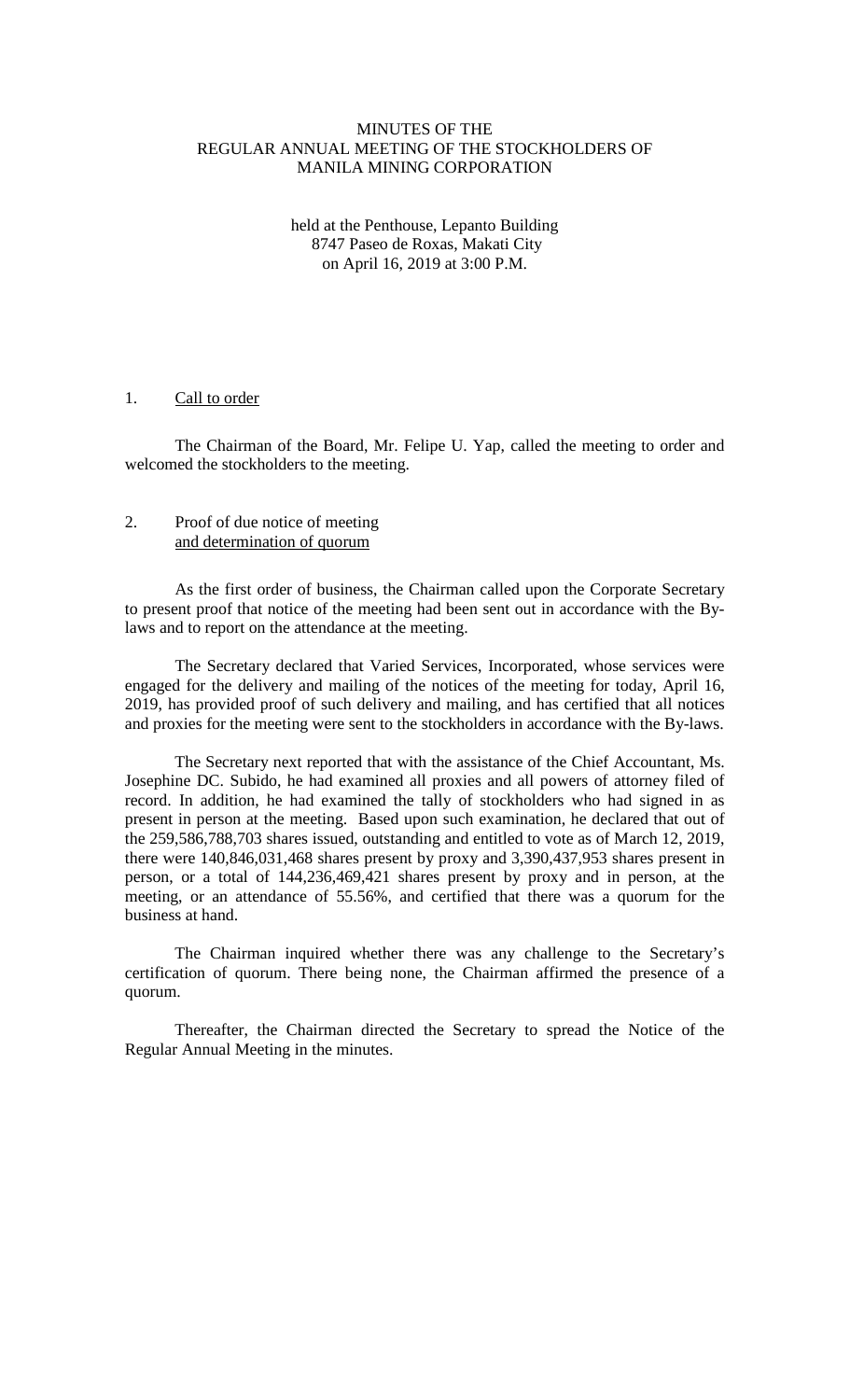# **NOTICE OF REGULAR ANNUAL MEETING**

# TO ALL STOCKHOLDERS:

NOTICE IS HEREBY GIVEN that the regular annual meeting of the stockholders of Manila Mining Corporation will be held at the Penthouse, Lepanto Building, 8747 Paseo de Roxas, Makati City, Philippines, on *Tuesday, April 16, 2019 at 3:00 o'clock P.M.* The agenda for this meeting is as follows:

- 1. Call to Order
- 2. Proof of due notice of the meeting and determination of quorum
- 3. Approval of the Minutes of the Annual Meeting on April 17, 2018
- 4. Approval of the Annual Report<br>5. Election of Directors
- Election of Directors
- 6. Appointment of External Auditor
- 7. Transaction of such other and further business as may properly come before the meeting.

Proxies must be filed with and received at the Company's offices not later than by the close of business hours on April 4, 2019. Proxies received after the cut-off date shall not be recorded for this meeting.

Only holders of issued stocks of record as at the close of business hours on March 12, 2019 and whose status as stockholders on that date has been satisfactorily established per the corporate records to the Secretary of the Company will be entitled to notice of, and to vote at, said meeting.

Makati City, Philippines, March 8, 2019.

# BY ORDER OF FELIPE U. YAP, CHAIRMAN OF THE BOARD AND CHIEF EXECUTIVE OFFICER:

# (sgd.)ETHELWOLDO E. FERNANDEZ Corporate Secretary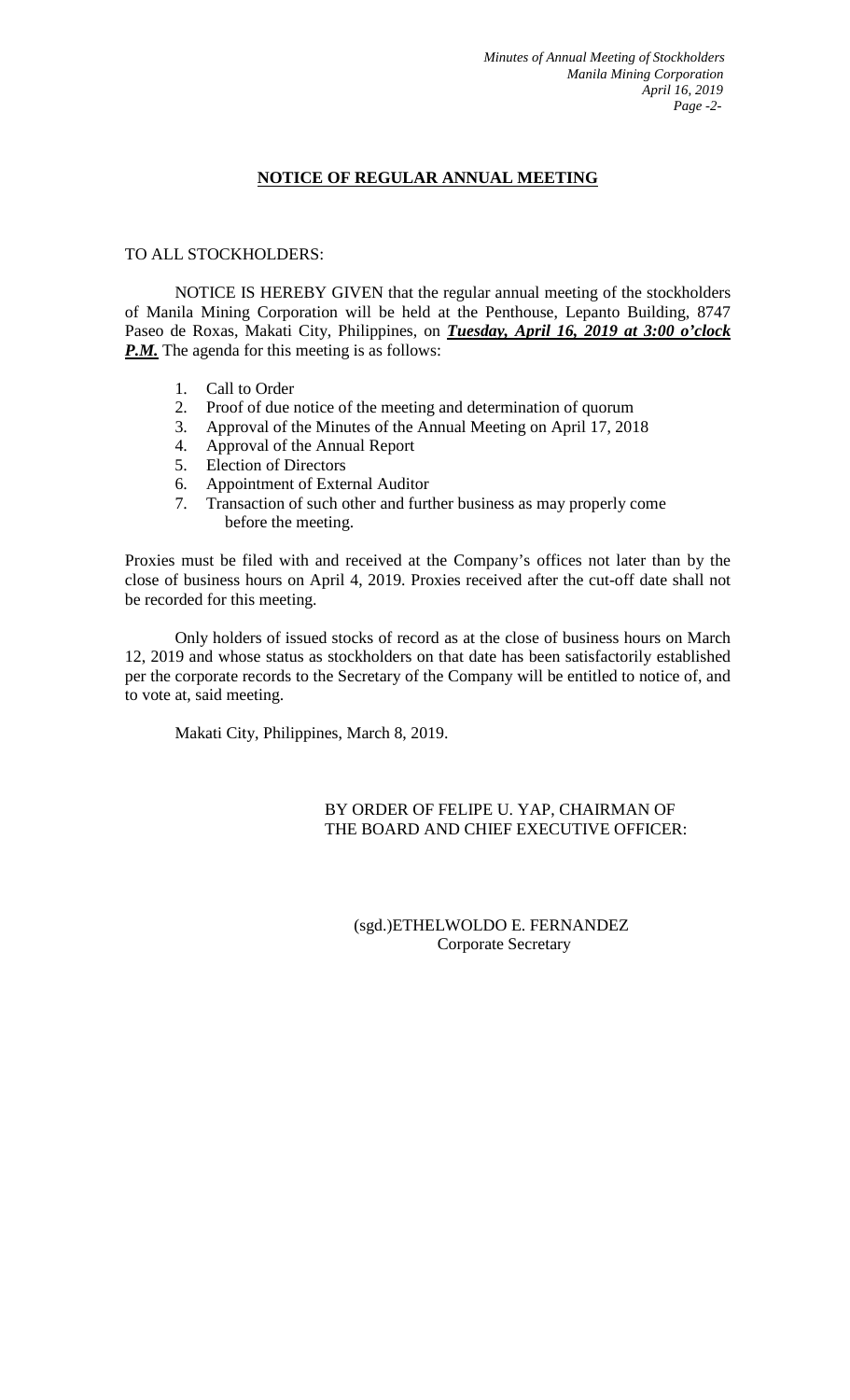### 3. Approval of minutes

The Chairman noted for the record that copies of the minutes of the annual meeting of the stockholders on April 17, 2018, as they appear of record in the Minute Book of the Company, had been distributed on the floor to all stockholders present. He then submitted the minutes for the consideration and approval of the stockholders.

Upon motion duly made and seconded, the reading of the minutes of the annual meeting of the stockholders held on April 17, 2018 was dispensed with and the minutes were unanimously approved.

# 4. Approval of Annual Report

The Chairman noted that copies of the 2018 Annual Report of the Company, which had been approved by the Board of Directors, were made available at the meeting.

The Chairman then asked the President, Mr. Bryan U. Yap, to render the exploration report of the Company.

The President made his report based on the exploration report embodied in the 2018 Annual Report, as follows:

*We started 2018 exploring for near surface epithermal type gold deposits at Mapaso to augment our mineral resources already blocked in Heine, Ntina and Suyoc areas. Eight drill holes were completed for a total length of 1,841.15 meters. The gold-bearing veins being illegally worked by small scale groups proved to be narrow and sub-economic. We did however, discover an underlying porphyry copper-gold system over which the epithermal veins have been telescoped. At the same time MMC conducted a research and in depth study of Heap Leaching in tropical areas with similar environmental conditions as Placer, Surigao del Norte.*

*In the second quarter of the year, our Heap Leach study indicated that this could be a more viable option for processing our remaining gold resources because it would entail lower capital and operating costs compared with the original CIP-CIL-Flotation method of mineral extraction. Heap Leaching also eliminates the problem of locating and constructing a tailings pond to contain mill waste. Accordingly, we shifted our exploration strategy to delineate heap leachable resources.* 

*The rest of the year, MMC focused on sampling former mined out areas and adjacent wall rocks to determine potential resources with a gold grade of at least 0.3 grams per ton. Aside from the already blocked ore zones, the exploration team found that some waste dumps exceeded the 0.3gpt Au cut-off for heap leaching. As a result, our certified Mineral Resource totaling about 23 Million Tonnes at a grade of 1.54 grams per ton gold including Ntina and Suyoc could be larger.* 

*A study is being made on reviving the Heap Leach Operations of MMC and possible sites for leaching pads and settling ponds to support 10,000 TPD operations have been determined.* 

*Continuing Mine Engineering studies were made on mining the Ntina, Suyoc and Heine resources that include: Mining Programs, Financial study, Capital Cost Estimate and a possible new Tailings Dam using two (2) options at*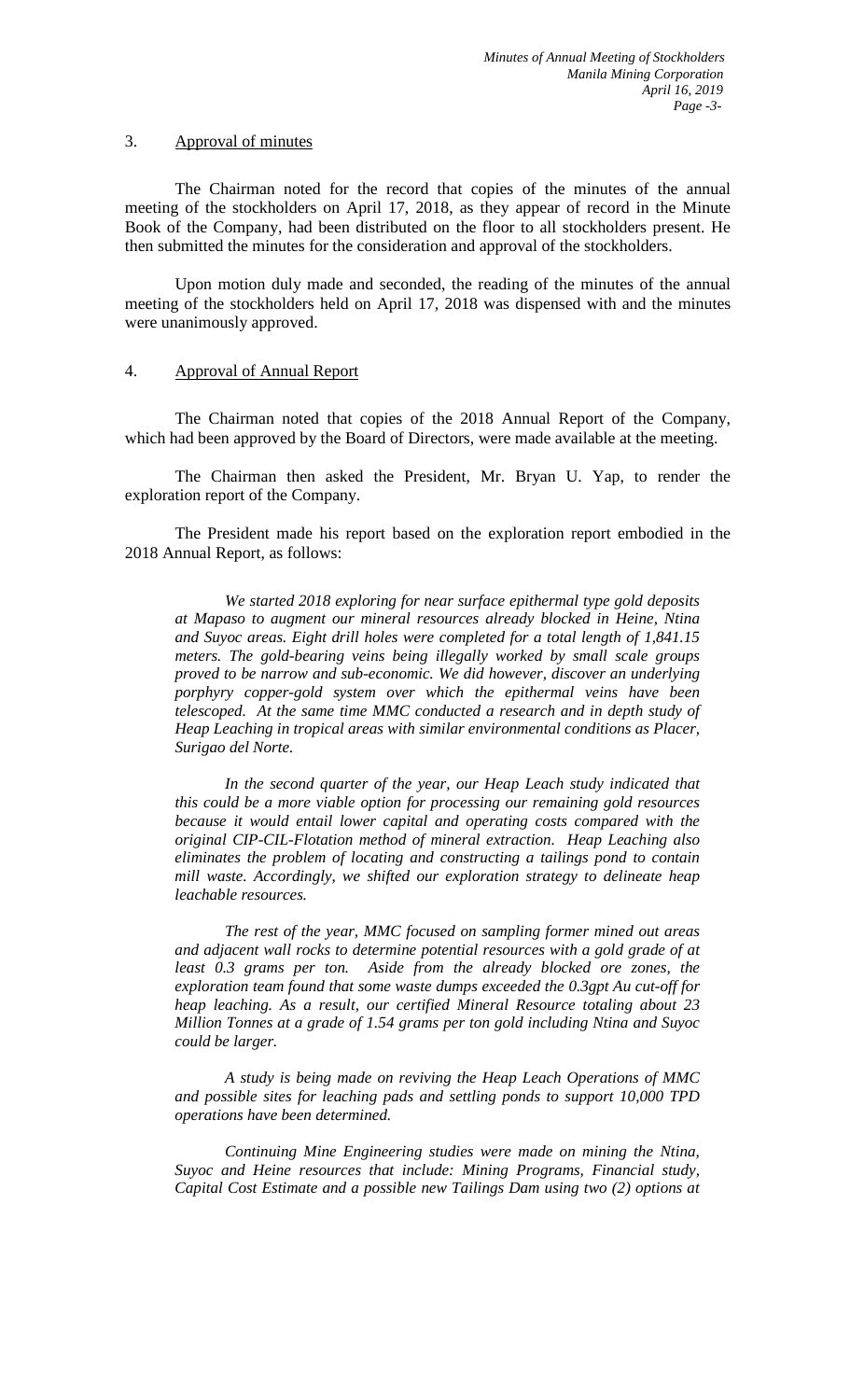*5,000 TPD and 10,000 TPD milling rate. In addition, we have commissioned Oremet Corporation, a geological services consulting firm, to conduct geological, geo-hazard and infrastructure stability assessment of Tailings Pond No. 7 (TP-7).* 

*For our Care and Maintenance Program, the MMC Environmental team has continuously managed the following: a) 40,000 seedlings capacity per year nursery; b) Wildlife Protection Mini-Park and Ornamental Garden; c) 4. The Bayatakan mangrove forest project; d) 4.5 TP-7 downstream embankment forest e) 6.5 Suyoc Forest Park; and f) the Bayatakan Forest Park. A two (2)-hectare MMC "Prutasan sa Minahan" project was also developed at Bayatakan.* 

The President then opened the floor for questions. There being none, the Chairman submitted to the stockholders the 2018 Annual Report for approval.

Upon motion of a stockholder, duly seconded, the stockholders unanimously adopted the following resolution:

RESOLVED, That the Annual Report of the Board of Directors of the Company for the calendar year ended December 31, 2018, together with the financial statements of the Company inclusive of the Consolidated Balance Sheet, the Consolidated Statement of Income and Retained Earnings and the Consolidated Statement of Cash Flow as of December 31, 2018, as audited by the Company's independent auditors, Sycip, Gorres, Velayo and Co., and their certification and notes to the financial statements be, and the same hereby are, noted and approved.

## 5. Election of Directors

The Chairman stated that in compliance with the Company's ByLaws and Corporate Governance Manual, two (2) independent directors should be elected by the stockholders. Acting on nomination letters duly received, the Nomination Committee has approved the nominations of Mr. Eduardo A. Bangayan and Mr. Rodolfo S. Miranda for re-election as independent directors. In compliance with the rules of the SEC, no further nomination for the two seats may now be made. Therefore, what was open for nomination were the seven (7) remaining board seats for the year 2019 to 2020. The Chairman then declared the table open for nominations to the seven (7) board seats.

Upon nomination of a stockholder, duly seconded, the following were unanimously elected and qualified:

> FELIPE U. YAP BRYAN U. YAP RENE F. CHANYUNGCO ETHELWOLDO E. FERNANDEZ DOUGLAS JOHN KIRWIN PATRICK K. YAP STEPHEN Y. YAP EDUARDO A. BANGAYAN (Independent Director) RODOLFO S. MIRANDA (Independent Director)

The Chairman then presented to the shareholders the re-elected directors of the Company. He also presented to the stockholders the Company's senior officers.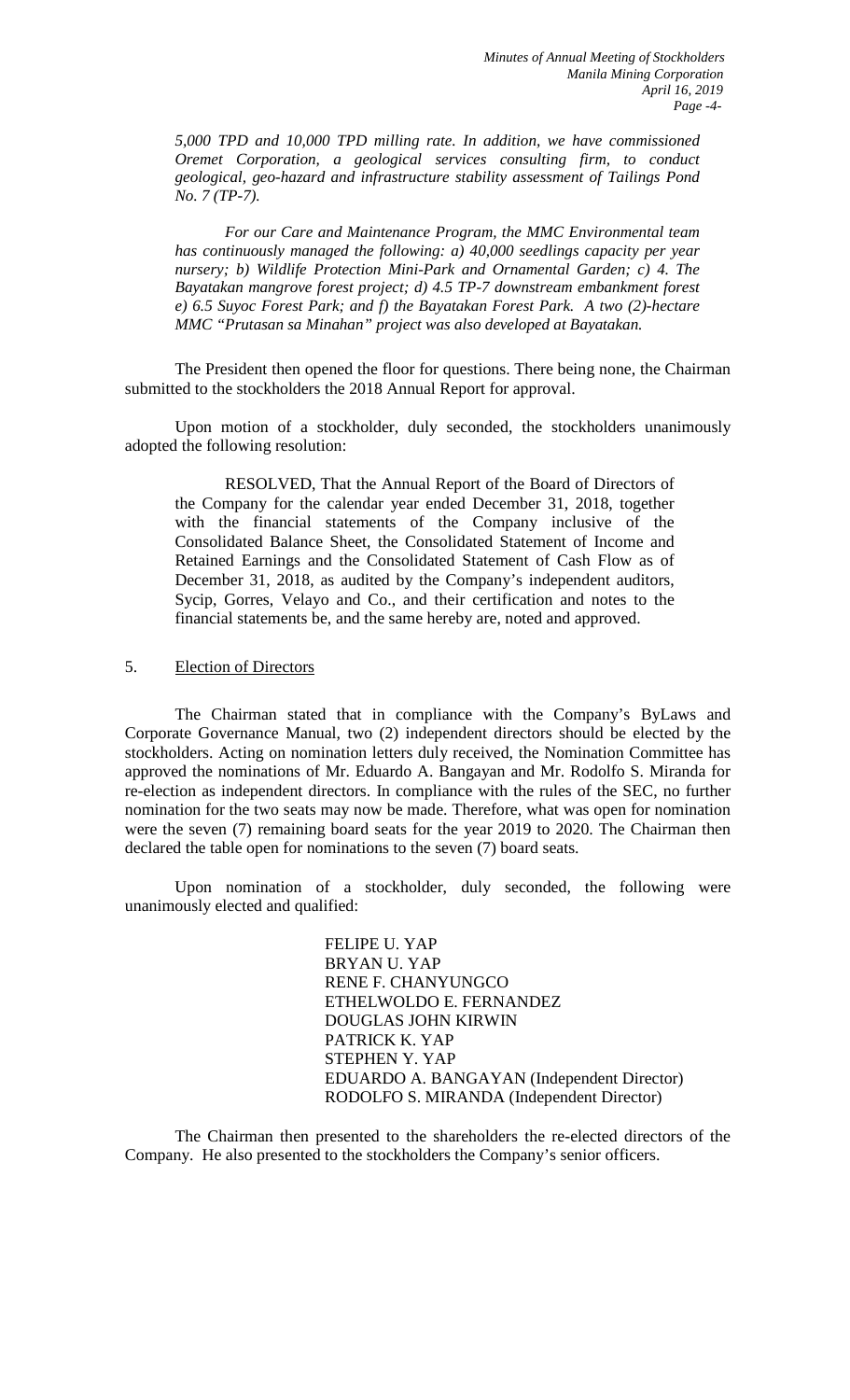# 6. Re-Appointment of External Auditor

Upon motion duly made and seconded, the recommendation of the Board of Directors to re-appoint SyCip Gorres & Velayo ("SGV") as external auditors was unanimously approved by the stockholders. The Chairman then introduced to the stockholders the SGV partners who were in attendance, namely: Mr. Wilson P. Tan, Vice Chairman, Mr. Jaime F. del Rosario, Partner/MG 7 Leader, Ms. Eleanore A. Layug, Engagement Partner, Ms. Maria Vivian C Ruiz, Assurance Head and Marc Bonnie B. Wong, Senior Director.

The Chairman also acknowledged the presence of representatives from the transfer agent, the Stock Transfer Service, Inc. namely: the President, Mr. Tony Laviña, the Supervisor, Mr. Reynand Malayao and Officer in Charge, Ms. Ivy Quevedo.

# 7. Adjournment

There being no further business to transact, the meeting was thereupon adjourned.

**A T T E S T:**

FELIPE U. YAP Chairman of the Stockholders' Meeting

ETHELWOLDO E. FERNANDEZ Secretary of the Stockholders' Meeting